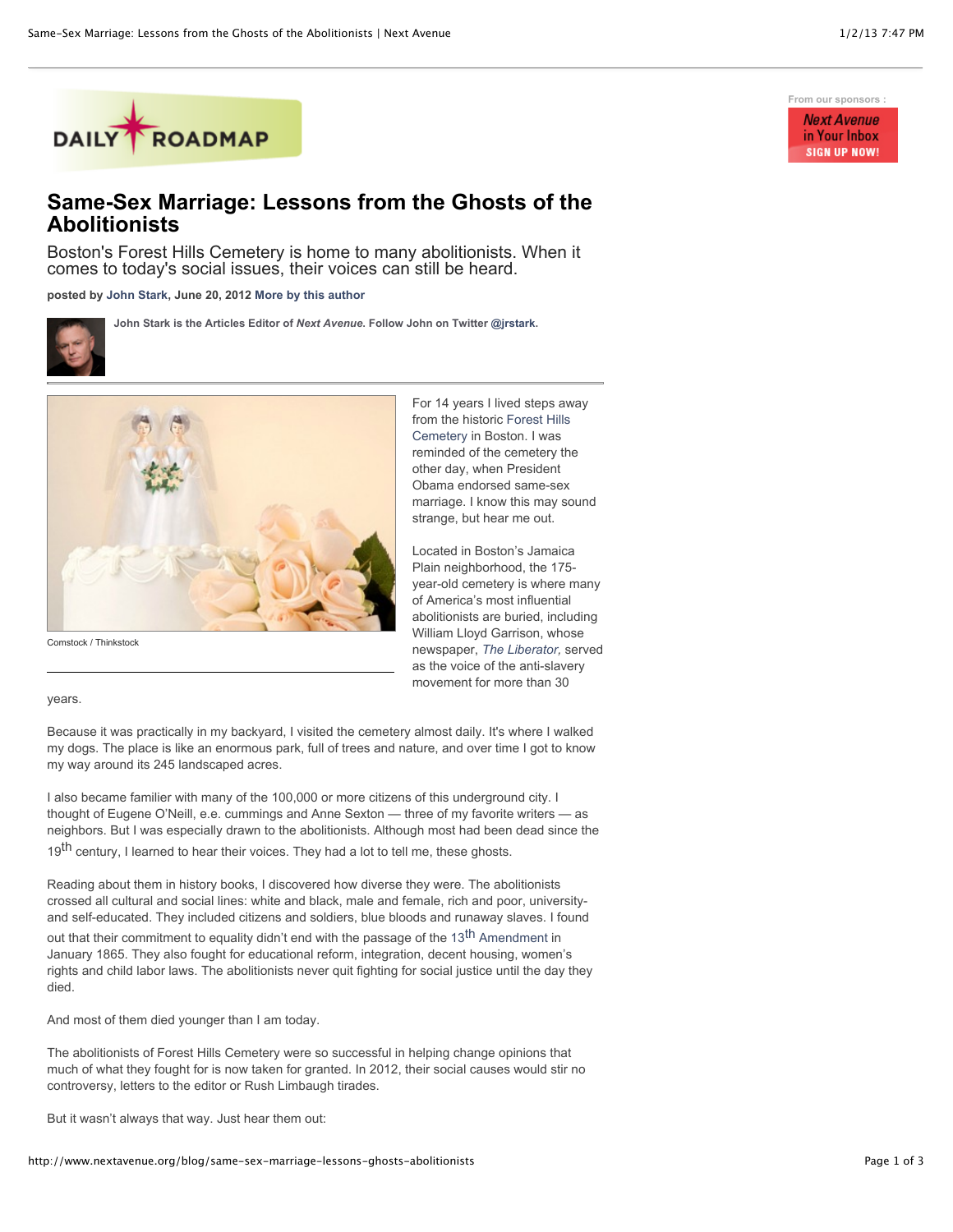Near the cemetery's main gate, for example, is a large family plot that contains 47 members of the activist May family, whose forefathers came over on the Mayflower. Buried among them is abolitionist Abigail Williams May, who was Louisa May Alcott's first cousin.

Described in history books as "wonderfully business like," May shook Boston's educational world to its core when, in 1868, she and two other women campaigned to be elected to the all-male Boston School Committee. And they won.

The reaction was fierce. Maintaining that a woman's place was not on a school board, the committee refused to seat them — until May and others took legal action. After many contentious hearings, the school board drafted a bill that stated, "No person shall be deemed to be ineligible to serve upon a school committee by reason of sex."

[Stop the presses! In those days, that was front-page news. Famed abolitionist and feminist Lucy](http://www.greatwomen.org/women-of-the-hall/search-the-hall/details/2/152-Stone) Stone, writing in her publication, *Woman's Journal*, called the ruling "the greatest practical woman's rights in Massachusetts."

Not everyone I encountered at the cemetery was deceased. I also befriended a crusty, 70 something ex-Marine named Al Maze, who was the place's "unofficial historian." One early morning, as a fall Nor'eastern roared across New England, he drove me around the cemetery in his Jeep SUV to visit some of his favorite abolitionists, including [William Cooper Nell,](http://en.wikipedia.org/wiki/William_Cooper_Nell) whose unmarked tombstone stands in a commoners' section, far from where the Mays are buried.

Mostly self-educated in history and law, Nell wrote for both *The Liberator* and Frederick [Douglas' newspaper, North Star. More than any other individual, he is responsible for](http://www.frederickdouglass.org/douglass_bio.html) desegregating Boston's public schools.

As Al told me about Nell, this abolitionist came vividly alive. His story emphasized the importance of forward-thinking views, and acting on them.

Today it would be unthinkable — and illegal — for school administrators to deny an honor student an achievement award based solely on his or her skin color. But that's exactly what happened to Nell when he was 13.

After Nell graduated at top of his class from the segregated [Abiel Smith School](http://www.nps.gov/boaf/historyculture/abiel-smith-school.htm) in 1829, he wasn't allowed to attend an awards ceremony at Faneuil Hall because he was African-American. He did attend, but not as a guest — dressed as a waiter, he sneaked in and helped serve dinner. As he watched white students receive their awards — while he was denied his — he made a vow to desegregate Boston's public schools.

Twenty-six years later, Nell saw that promise fulfilled. In 1855, thanks largely to his efforts, Boston's public schools were desegregated, the first in the nation. Although Nell's name has been largely forgotten, his vision lives on.

Located in the heart of the cemetery, on a grassy plain, is [William Lloyd Garrison's](http://www.answers.com/topic/william-lloyd-garrison) modest granite monument. Considered to be the nation's most influential abolitionist, Garrison spent most of his life exposing the cruelties of slavery through his "inflammatory" writings, first in Baltimore, where he was jailed, then in Boston, where he founded The Liberator, which he published weekly for three decades.

Although 19th-century Boston was a hotbed for progressive thinkers — from the [Unitarians](http://www.spartacus.schoolnet.co.uk/PRunitarian.htm) to the [Transcendentalists](http://www.transcendentalists.com/) — it was nonetheless a dangerous place for anyone who didn't believe that human beings should own other human beings. In 1835, pro-slavery businessmen abducted Garrison while he was walking on Beacon Hill. They were members of the [Broadcloth Mob,](http://news.google.com/newspapers?nid=2249&dat=18910207&id=o3U-AAAAIBAJ&sjid=mVkMAAAAIBAJ&pg=2981,2850722) known for their fancy duds. If not for the intervention of a Good Samaritan, they would have lynched him.

Also laid to rest at Forest Hills are legal theorist and anarchist [Lysander Spooner,](http://www.lysanderspooner.org/) runaway slave [John J. Smith \(](http://www.afroammuseum.org/site4.htm)whose Beacon Hill barbershop was an abolitionist gathering spot) and the indomitable feminist Lucy Stone, whose dying words to her daughter were, "Make the world better." And there's a reason they are all here: When it opened in 1837, the cemetery was on public land, which meant anyone could be buried in it, regardless of race or religion. And when the cemetery went private 20 years later, its original policies remained. Historians say that Boston's community of abolitionists also may have wanted to be buried near one another.